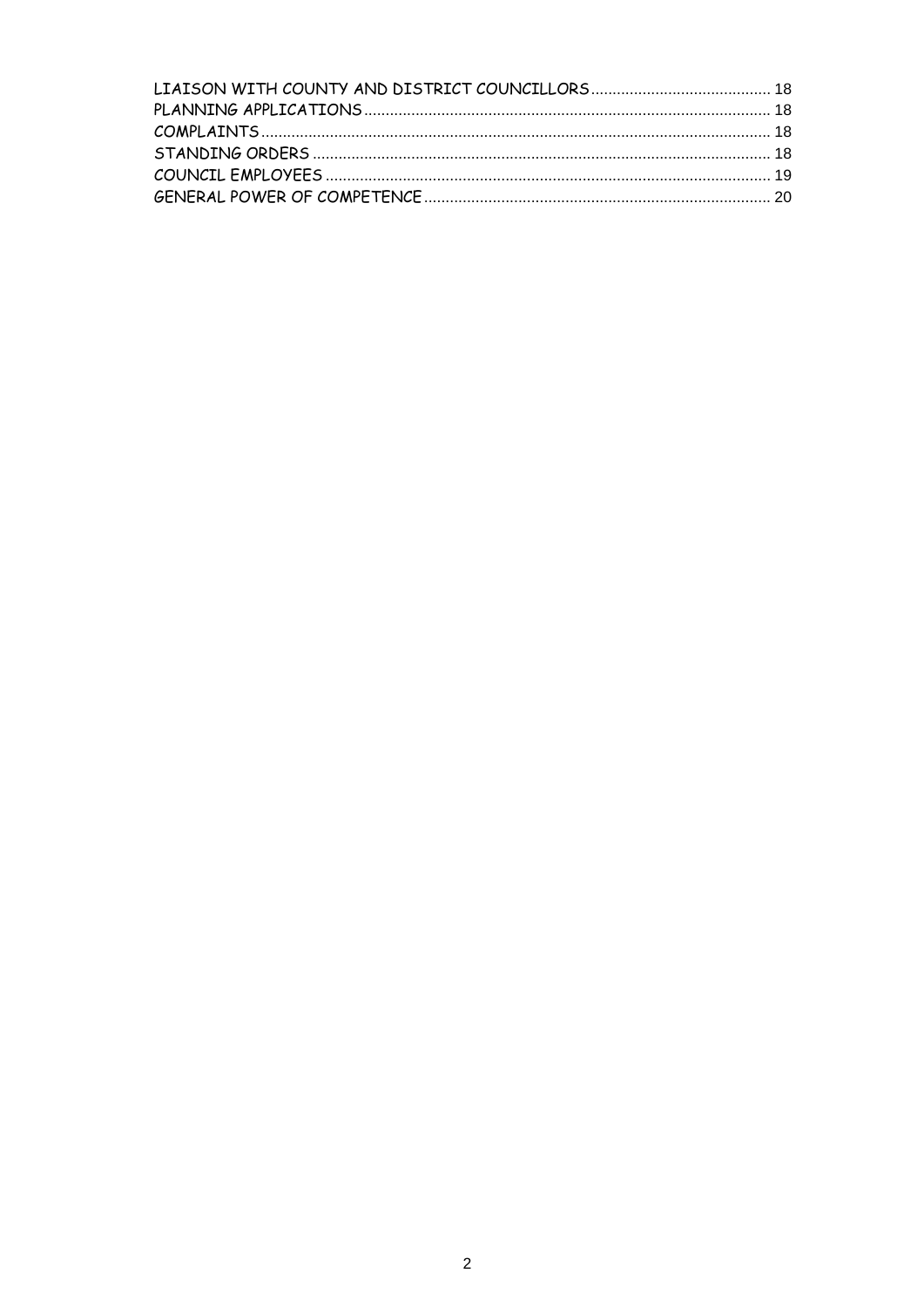### **MEETINGS**

- <span id="page-2-0"></span>1 Meetings of the Council shall be held at the Council Chamber, The Manor House, Buntingford at 8 pm unless the Council otherwise decides at a previous meeting or by the decision of the Chairman of the Council.
- 2 When calculating the three clear days for notice of a meeting to councillors and the public, the day on which notice was issued, the day of the meeting, Sundays, days of the Christmas break, days of the Easter break, Bank Holidays or a day appointed for public thanksgiving or mourning shall not count.

### **EXTRAORDINARY MEETINGS**

- <span id="page-2-1"></span>3 **The Chairman of the Council may convene an extraordinary meeting of the Council at any time.**
- 4 **If the Chairman of the Council does not or refuses to call an extraordinary meeting of the Council within seven days of having been requested to do so by two councillors, those two councillors may convene an extraordinary meeting of the Council. The statutory public notice giving the time, venue and agenda for such a meeting must be signed by the two councillors.**

### **THE STATUTORY ANNUAL MEETING**

- <span id="page-2-2"></span>5 **(a) In an election year the Annual Town Council Meeting shall be held on or within 14 days following the day on which the councillors elected take office and,**
	- **(b) In a year which is not an election year, the Annual Town Council Meeting shall be held on the last Thursday in May.**
	- **(c) If no other time is fixed, the annual meeting of the Council shall take place at 6pm.**
- 6 **In addition to the Statutory Annual Town Council Meeting three other statutory meetings shall be held in each year on such dates and times and at such place as the Council may direct.**
- 7 (a) Six additional meetings shall be held on the last Thursday in the months of June, July, October, January, March and April.
	- (b) A vacational meeting of the Council may be held, if necessary, on the last Thursday in August.

#### **CHAIRMAN OF THE MEETING**

- <span id="page-2-3"></span>8 **(a) The person presiding at a meeting may exercise all the powers and duties of the Chairman in relation to the conduct of the meeting.**
	- **(b) Subject to Standing Orders which indicate otherwise, anything authorised or required to be done by, to or before the Chairman, may in his absence be done by, to or before the Vice Chairman (if any).**
	- **(c) The Chairman, if present, shall preside at a meeting. If the Chairman is**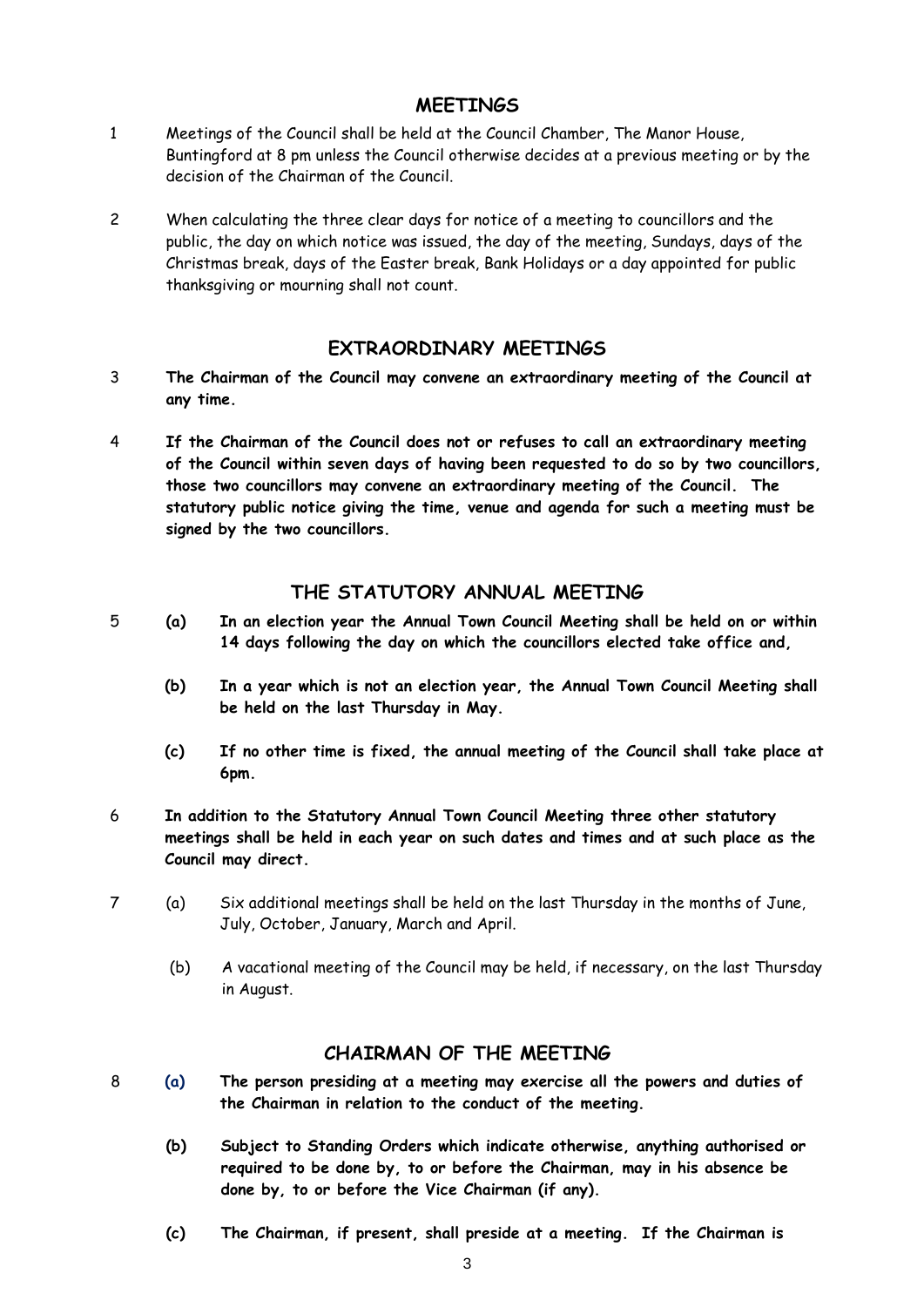**absent from a meeting, the Vice-Chairman, if present, shall preside. If both the Chairman and the Vice-Chairman are absent from a meeting, a Councillor as chosen by the Councillors present at the meeting shall preside at the meeting.**

#### **PROPER OFFICER**

- <span id="page-3-0"></span>9 The Council's Proper Officer shall be either (i) the Clerk or such other employee as may be nominated by the Council from time to time or (ii) such other employee appointed by the Council to undertake the role of the Proper Officer during the Proper Officer's absence. The Proper Officer and the employee appointed to act as such during the Proper Officer's absence shall fulfil the duties assigned to the Proper Officer in Standing Orders. Where a statute, regulation or order confers functions or duties on the proper officer of the Council in the following cases, it shall be the Clerk. The duties included are:
	- (a) To receive Declarations of Acceptance of Office;
	- (b) To receive and record, in a book kept for that purpose, notices disclosing personal and prejudicial interests;
	- (c) To ensure that minutes of each meeting are recorded and, after they have been approved, make them available for public inspection;
	- (d) To receive and retain plans and documents including copies of byelaws of interest to the council, made by other local authorities;
	- (e) To sign notices or other documents on behalf of the Council;
	- (f) To certify copies of bylaws made by the Council;
	- (g) To give members of the Council and the public notice of the time, date and venue together with an agenda, at least three clear days before a meeting of the Council, committee or sub-committee, providing the minutes of the previous meeting of the corresponding Council, committee or sub-committee have already been sent to councillors;
	- (h) To receive and store electronic 'read' receipts for notices issued electronically;
	- **(i) To convene a meeting of Full Council for the election of a new Chairman of the Council, occasioned by a casual vacancy in his office;**
	- (j) To process all requests made under the Freedom of Information Act 2000 and Data Protection Act 1998;
	- (k) To retain a copy of every councillor's register of interests and any changes to it and keep copies of the same available for inspection;
	- (l) To receive and send general correspondence and notices on behalf of the Council except where there is a resolution to the contrary;
	- (m) To manage the organisation, storage of and access to information held by the Council in paper and electronic form;
	- (n) To arrange for legal deeds to be sealed using the Council's common seal as in Standing Orders no 17i, 25i and 50;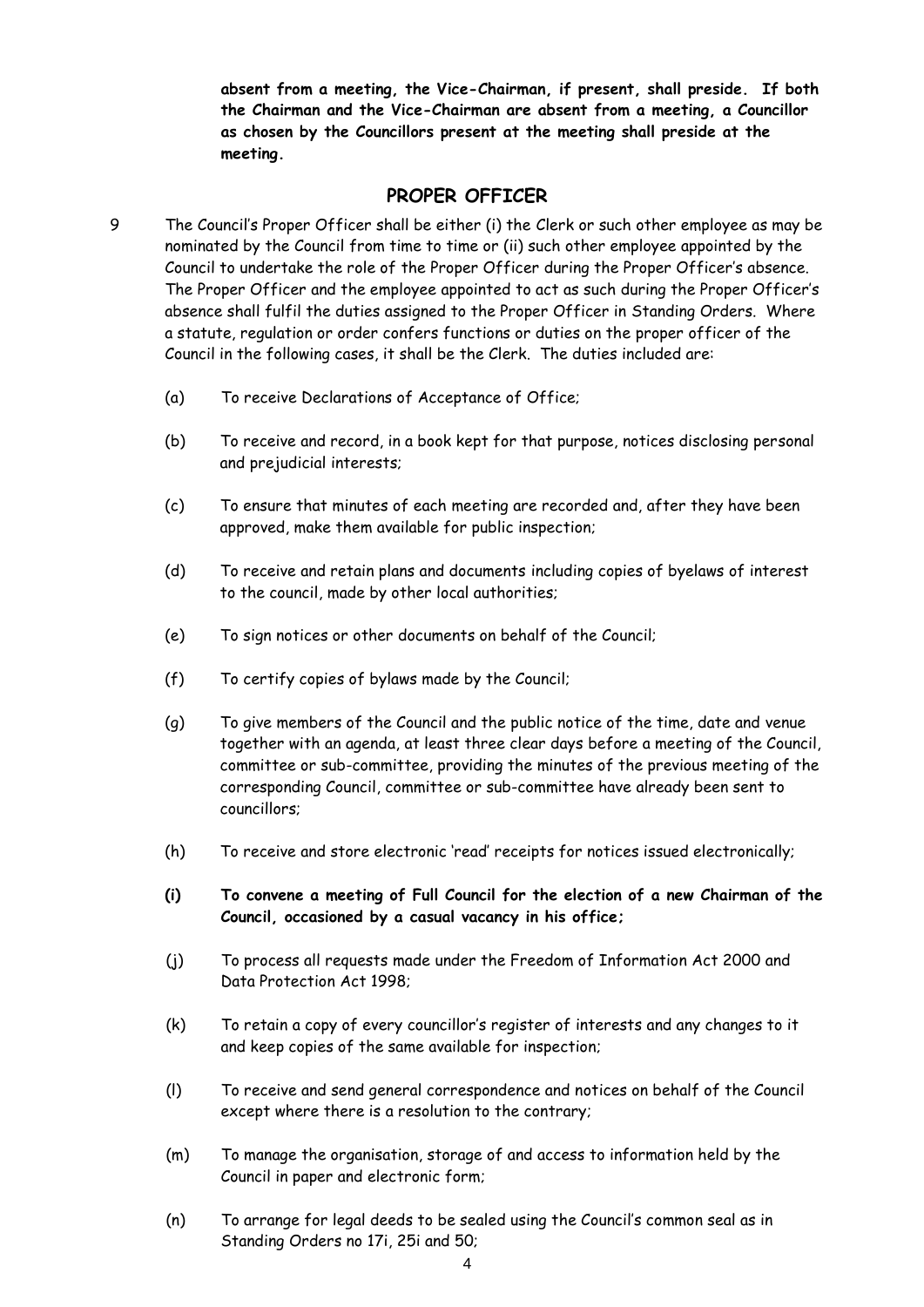- (o) To arrange for the prompt authorisation, approval, and instruction regarding any payments to be made by the Council in accordance with the Council's financial regulations;
- (p) To record every planning application notified to the Council and the Council's response to the local planning authority;
- (q) To advise the council on the law as specified in 'Local Council Administration' by Charles Arnold Baker, and these Standing Orders.

#### **QUORUM**

#### <span id="page-4-0"></span>10 **Three members or one-third of the total membership, whichever is the greater, shall constitute a quorum at meetings of the Council.**

- 11 If a quorum is not present when the Council meets the business due to be transacted at that meeting will be considered at a subsequent meeting.
- 12 If the number of councillors present and not debarred by reason of a declared prejudicial interest falls below the quorum, the meeting shall be abandoned and the business not transacted at that meeting shall be transacted at the next meeting or on such other day as the Chairman may arrange.

#### **VOTING**

- <span id="page-4-1"></span>13 Members shall vote by a show of hands, or, if at least two members so request, by a signed ballot.
- 14 **If a member so requires, the Clerk shall record the names of the members who voted on any question so as to show whether they voted for or against it. Such a request must be made before moving on to the next business.**
- 15 **(a) Subject to (b) and (c) below the Chairman may give an original vote on any matter put to the vote, and in any case of an equality of votes may give a casting vote whether or not he gave an original vote.**
	- **(b) If the person presiding at the annual meeting would have ceased to be a member of the council but for the statutory provisions which preserve the membership of the Chairman and Vice-Chairman until the end of their term of office he may not give an original vote in an election for Chairman.**
	- **(c) The person presiding must give a casting vote whenever there is an equality of votes in an election for Chairman.**
	- (d) Any member abstaining from a vote should be encouraged to state why he is abstaining, such statement to be entered in the minutes.

#### **ORDER OF BUSINESS**

<span id="page-4-2"></span>(In an election year councillors should sign Declarations of Acceptance of Office in each others' presence, or in the presence of a proper officer previously authorised by the Council to take such Declaration, before the annual meeting commences.)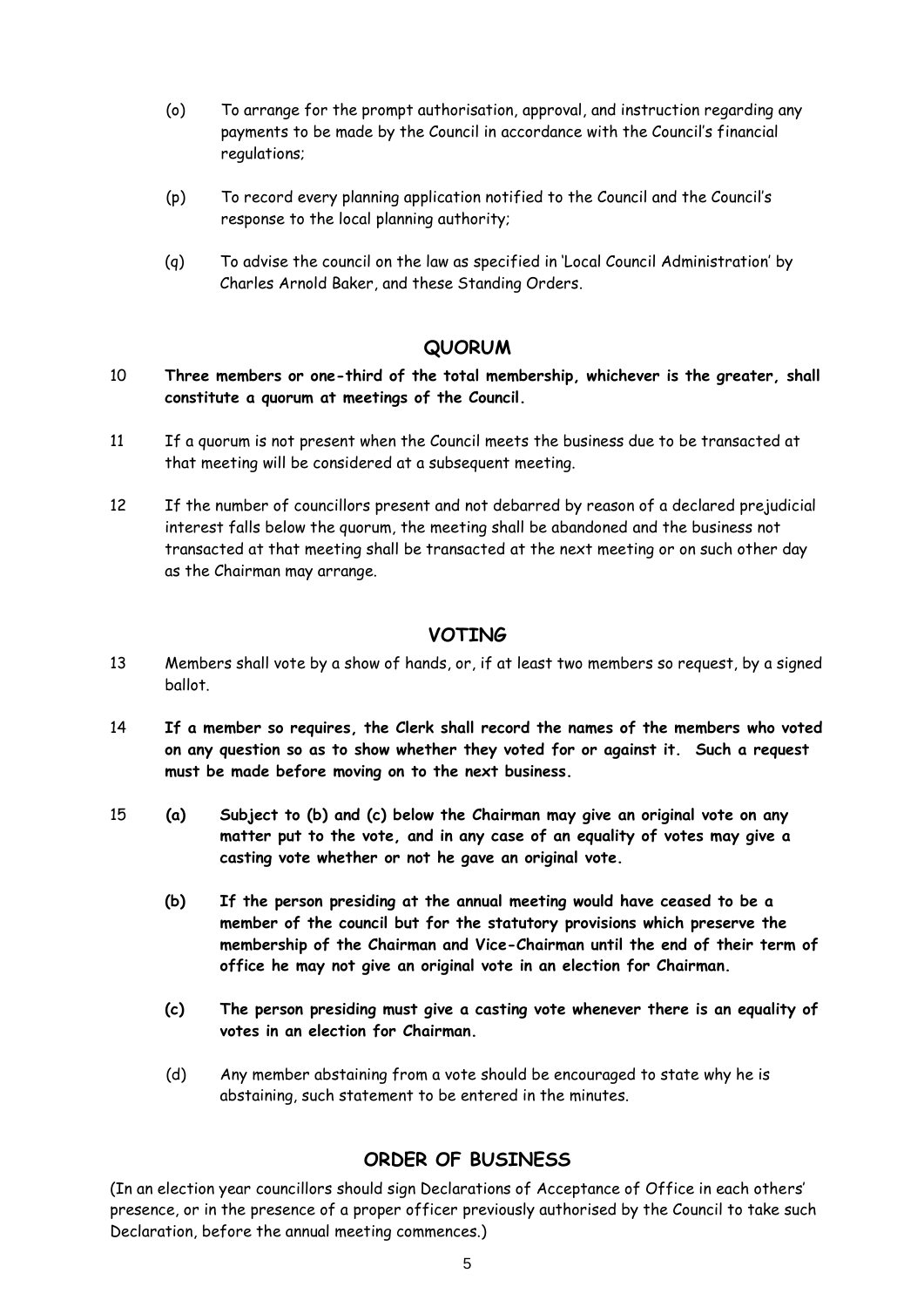#### 16 **At each Annual Meeting, the first business shall be:**

- **(a) To elect a Chairman of the Council.** The Council will determine by no later than the end of March who should be Mayor Elect and Deputy Mayor Elect, election will take place by signed ballot. On the Agenda for the Annual Meeting of the Council in May of the same year the Mayor Elect and Deputy Mayor Elect shall be named. **The Chairman of the Council, unless he has resigned or becomes disqualified, shall continue in office and preside at the annual meeting until his successor is elected.**
- **(b) To receive the Chairman's Declaration of Acceptance of Office or, if not then received, to decide when it shall be received.**
- **(c) In the ordinary year of election of the Council to fill any vacancies left unfilled at the election by reason of insufficient nominations.**
- **(d) To receive declarations of acceptance of office and undertaking to observe the Council's code of conduct as are required by law to be made or, if not then received, to decide when they shall be received.**
- (e) To elect a Vice-Chairman of the Council. **The Vice Chairman of the Council, unless he resigns or becomes disqualified, shall hold office until immediately after the election of the Chairman of the Council at the annual meeting.** Under no circumstances may a Vice Chairman serve for more than two consecutive years without a break of at least one year.
- (f) At the first meeting following an election, to appoint school governors to serve for the duration of the Council.
- (g) To appoint statutory or Standing Committees.
- (h) To have available for inspect**ion** all deeds and trust instruments in the custody of the Council and shall thereafter follow the order set out in Standing Order 17.
- 17 After the first business has been completed, the order of business, unless the Chairman otherwise decides on the ground of urgency, shall be as follows:
	- (a) To receive the completed Minutes of any meetings of the Council yet to be approved;
	- **(b) After consideration, to approve the signing of the Minutes by the person presiding as a correct record.**
	- **(c) To deal with business expressly required by statute to be done.**
	- (d) To dispose of business, if any, remaining from the last meeting.
	- (e) To receive such communications as the presiding Chairman may wish to lay before the Council.
	- (f) To answer questions from Councillors. (See Standing Orders 26 to 29.)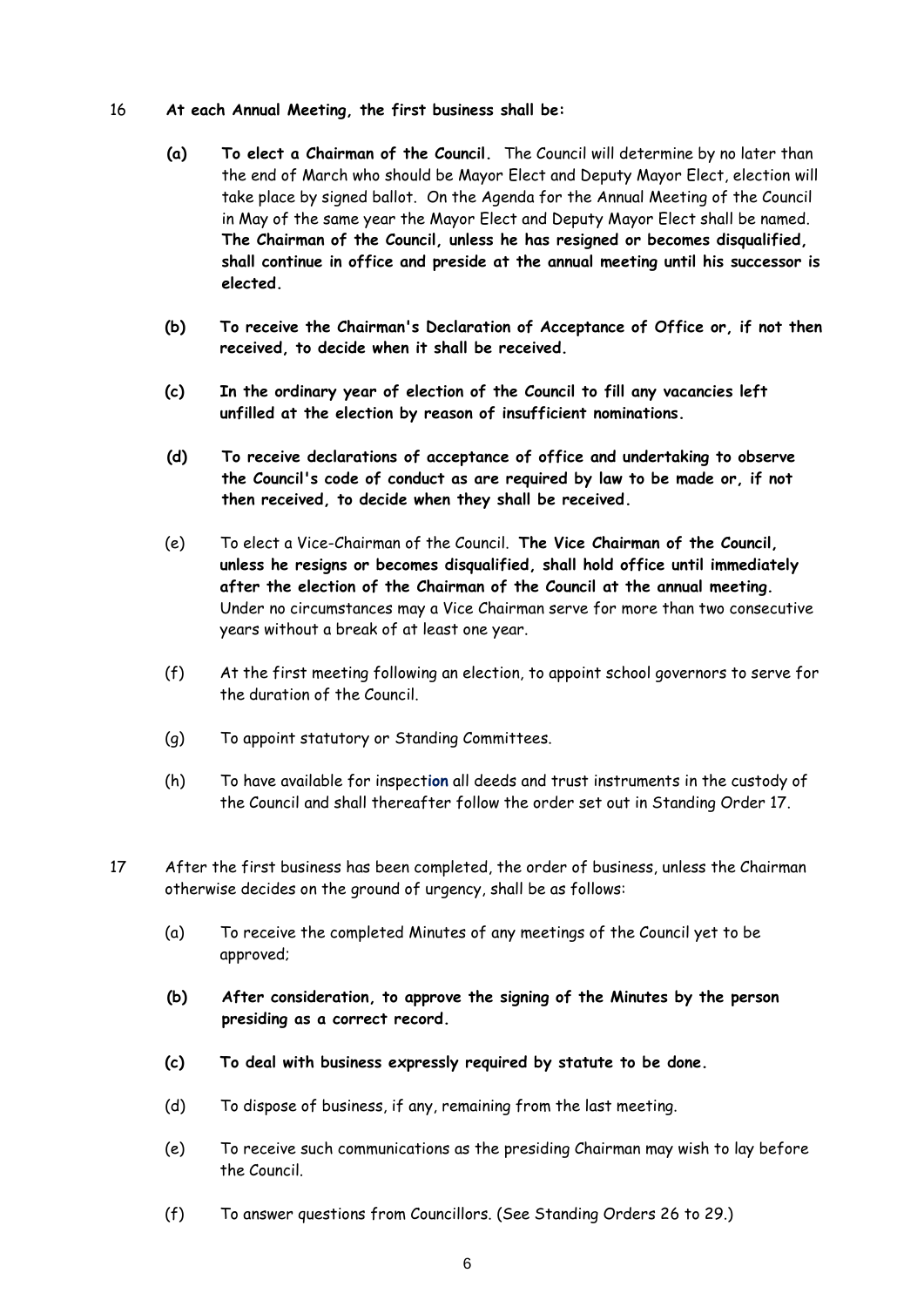- (g) To receive, consider and approve reports and minutes of committees and to vote on any recommendations contained therein.
- (h) To receive and consider reports from officers of the Council.
- (i) To authorise the sealing of documents.
- (j) If necessary, to authorise the signing of orders for payment.
- (k) To consider resolutions or recommendations in the order in which they have been notified. (See Standing Order 21.)
- (l) Other business specified in the summons.
- 18 The chairman shall normally decide the order of business. In the event that a member proposes a change of order it shall be seconded and put to the vote.

# **RESOLUTIONS MOVED ON NOTICE**

- <span id="page-6-0"></span>19 Except as provided by these Standing Orders, no motion may be moved unless the business to which it relates has been put on the Agenda by the Clerk or the mover has given notice in writing of its terms and has delivered the notice to the Clerk at least seven clear days before the next meeting of the Council.
- 20 The Clerk shall date every notice of motion or recommendation when received, shall number each notice in the order in which it was received and shall enter it in a book which shall be open for inspection by every member of the Council.
- 21 The Clerk shall insert in the summons for every meeting all notices of motion or recommendation properly given in the order in which they have been received unless the member giving the notice of motion has stated in writing that he intends to move it at some later meeting or that he withdraws it.
- 22 If a motion or recommendation specified in the summons is not moved either by the member who gave notice of it or by any other member, it shall, unless postponed by the Council, be treated as withdrawn and shall not be moved without fresh notice.
- 23 If the subject matter of a motion comes within the province of a committee of the Council, it shall, upon being moved and seconded, stand referred without discussion to such committee or to such other Working Party, action group or sub committee as the Council may determine for report; provided that the Chairman, if he considers it to be a matter of urgency, may allow it to be dealt with at the meeting at which it was moved.
- 24 Every motion or recommendation shall be relevant to some question over which the Council has power or which affects its area.

# **RESOLUTIONS MOVED WITHOUT NOTICE**

- <span id="page-6-1"></span>25 Resolutions dealing with the following matters may be moved without notice:
	- (a) To appoint a Chairman of the meeting.
	- (b) To note any corrections or amendments to the minutes and to approve the minutes.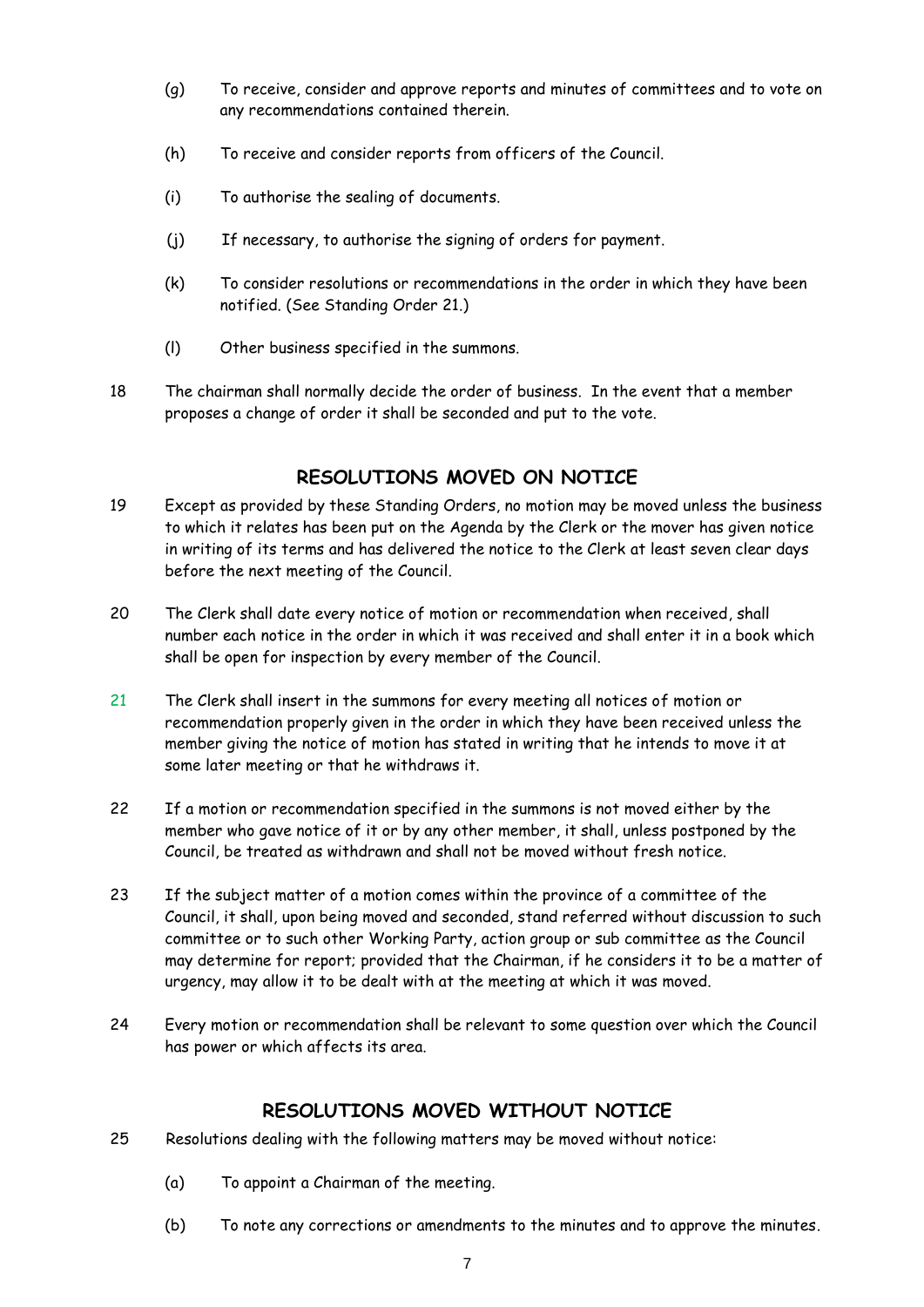- (c) To alter the order of business.
- (d) To proceed to the next business.
- (e) To close or adjourn the debate.
- (f) To refer a matter to a committee or a member of staff.
- (g) To appoint a committee or any members thereof.
- (h) To adopt a report.
- (i) To authorise the sealing of documents.
- (j) To amend a motion.
- (k) To give leave to withdraw a motion or an amendment.
- (l) To extend the time limit for speeches beyond three minutes.
- (m) To exclude the public. (See Order 71 below.)
- (n) To silence or eject from the meeting a member named for misconduct. (See Orders 35 – 37 below.)
- (o) To silence or eject from the meeting a member of the public for disorderly conduct (see Order 74 below).
- (p) To invite a member having an interest in the subject matter under debate to remain. (See Order 37 below)
- (q) To give the consent of the Council where such consent is required by these Standing Orders.
- (r) To adjourn the meeting. Where a meeting is adjourned the subsequent proceedings are part of the original meeting and no new notices or agendas need to be issued except a notification to all members of the date of the continuation of the meeting.
- (s) To approve the absences of councillors.
- (t) To dispose of business (if any) remaining from the last meeting.
- (u) To dissolve a committee or sub-committee.
- (v) To note the minutes of a committee or sub-committee.

(w) To consider a report made by an employee, professional advisor, expert or consultant.

(x) To appoint representatives to outside bodies and to make arrangements for those representatives to report back the activities of outside bodies.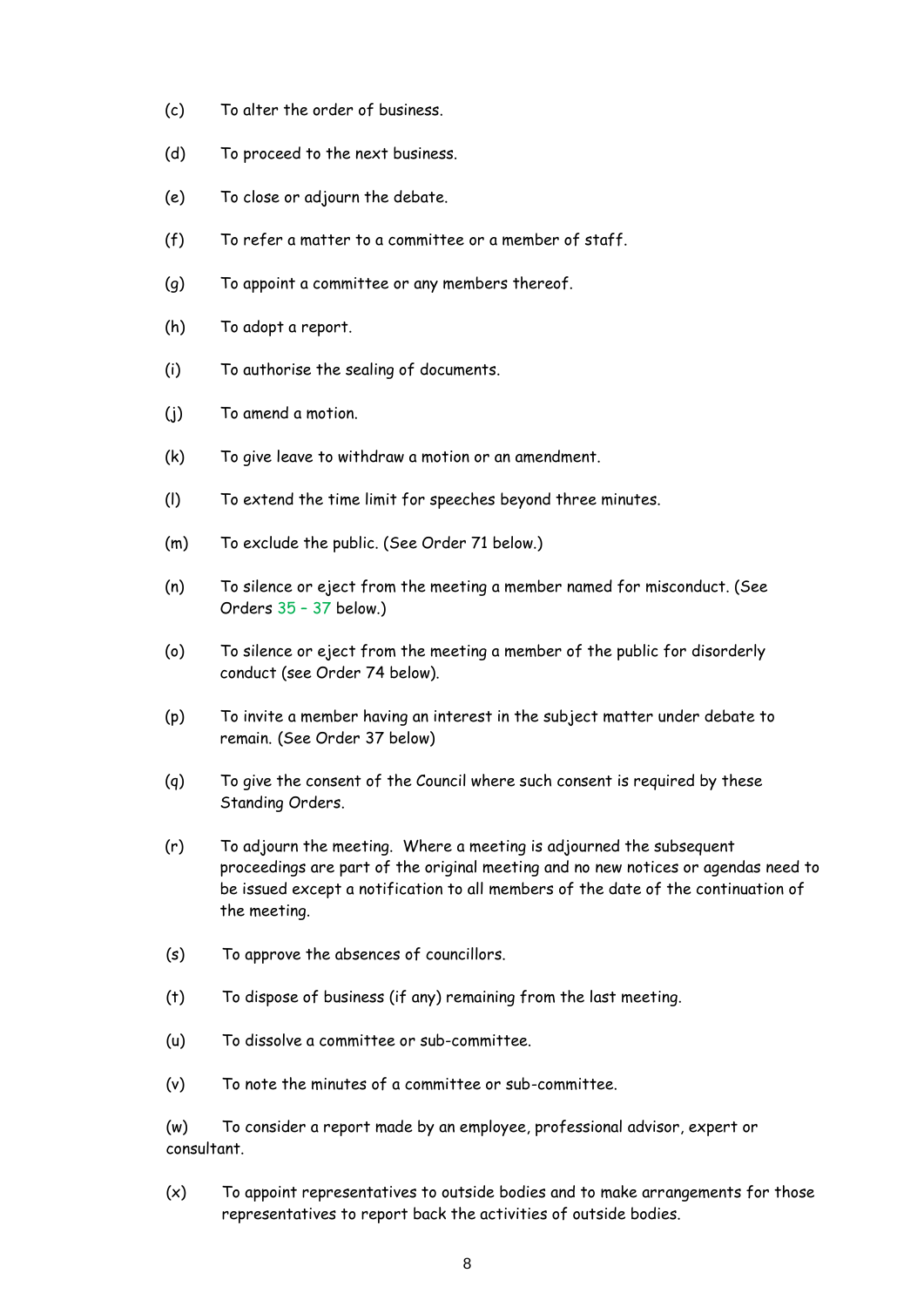# **QUESTIONS (See Standing Order 17(f).)**

- <span id="page-8-0"></span>26 A member may ask the Chairman or the Clerk any question concerning the business of the Council, provided notice of the question has been given to the person to whom it is addressed before the meeting begins.
- 27 No questions not connected with business under discussion shall be asked except during the part of the meeting set aside for questions. Only questions not discussed elsewhere in the agenda may be asked at this point in the meeting.
- 28 Every question shall be put and answered without discussion unless the Chairman decides otherwise.
- 29 A person to whom a question has been put should answer to the best of his ability but may decline to answer.

# **RULES OF DEBATE**

- <span id="page-8-1"></span>30 No discussion shall take place upon the Minutes except upon their accuracy. However any member may request a verbal progress report on any item in the minutes at the time it is being considered. Corrections to the Minutes will be recorded in the minutes of the meeting at which the correction was resolved. A pencil note shall be made in the margin of the original minute.
- 31 (a) A resolution or amendment shall not be discussed unless it has been proposed and seconded, and unless proper notice has already been given, it shall, if required by the Chairman, be put in writing and handed to him before it is further discussed or put to the meeting.
	- (b) A member when seconding a resolution or amendment may, if he then declares his intention to do so, reserve his speech until a later period of debate.
	- (c) A member shall direct his speech to the question under discussion or to a personal explanation or to a question of order.
	- (d) No speech shall exceed 3 minutes, except by consent of the Council. (The mover of a motion is sometimes allowed a longer time than others.)
	- (e) An amendment shall be:
		- (i) to leave out words,
		- (ii) to leave out words and insert or add others,
		- (iii) to insert or add words.
	- (f) An amendment shall not have the effect of reversing the motion before the Council.
	- (g) If an amendment is carried, the motion, as amended, shall take the place of the original motion and shall become the motion upon which any further amendment may be moved.
	- (h) A further amendment shall not be moved until the Council has disposed of every amendment previously moved.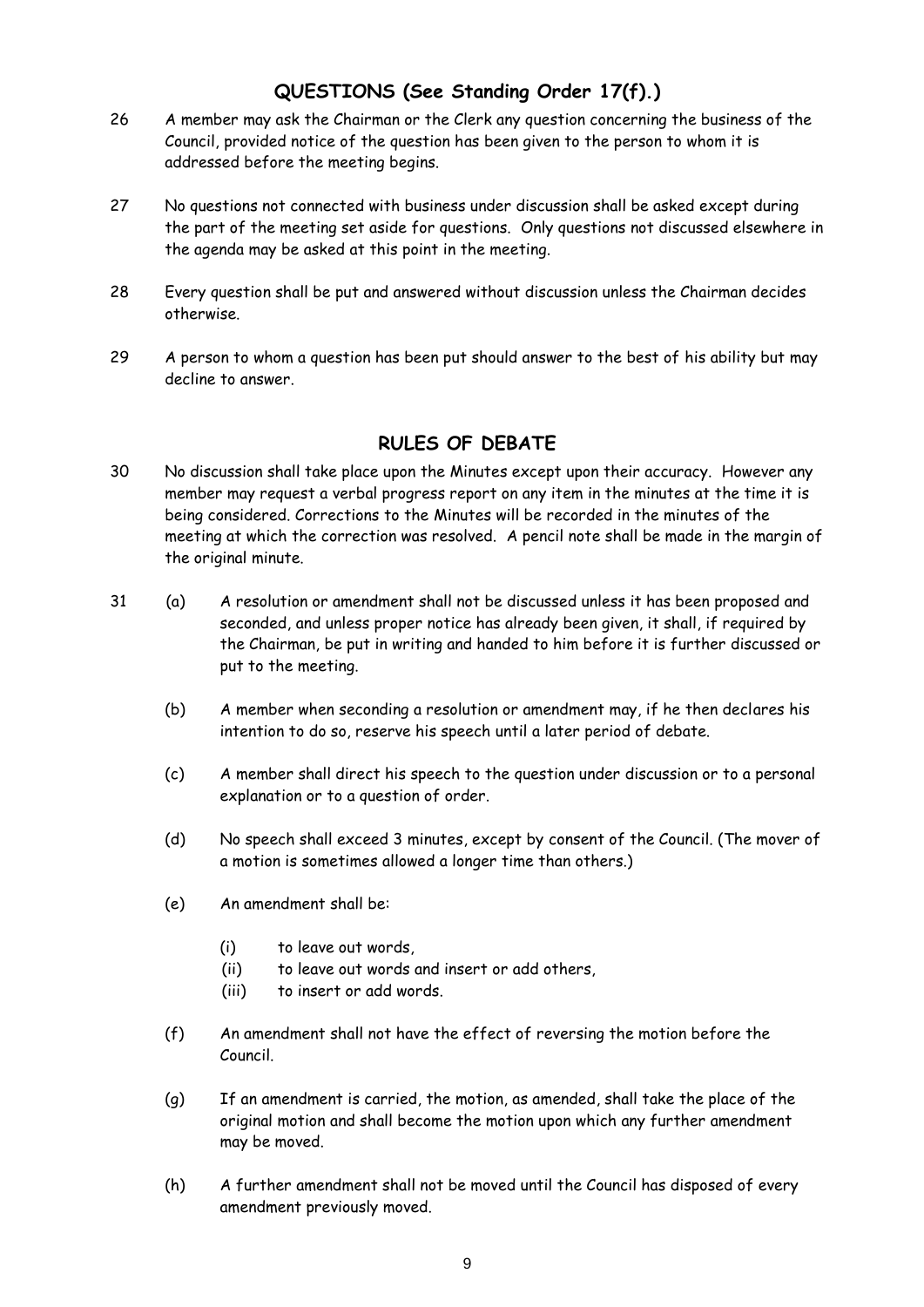- (i) The mover of a motion or an amendment shall have a right of reply.
- (j) A member, other than the mover of a motion, shall not, without leave of the Chairman, speak more than once on any motion except to move an amendment or further amendment, or on an amendment, or on a point of order, or in personal explanation, or to move the closure.
- (k) A member may rise to make a point of order or a personal explanation. A personal explanation shall be confined to some material part of a former speech by him which may have been misunderstood. A member rising for these purposes shall be heard forthwith and the councillor who was speaking shall be silent.
- (l) A motion or amendment may be withdrawn by the proposer.
- (m) When a motion is under debate no other motion shall be moved except the following:
	- (i) To amend the motion.
	- (ii) To proceed to the next business.
	- (iii) To adjourn the debate.
	- (iv) That the question be now put.
	- (v) That a member named be not further heard.
	- (vi) That a member named does leave the meeting.
	- (vii) That the motion be referred to a committee.
	- (viii) To exclude the public and press.
	- (ix) To adjourn the meeting.
- 32 A member shall raise his hand when requesting to speak and may stand when speaking if he so wishes.
- 33 (a) The ruling of the Chairman on a point of order or on the admissibility of a personal explanation shall not be discussed.
	- (b) Members shall always address issues through the Chairman, including reference to other Councillors.
	- (c) If two or more members rise or raise their hands to speak, the Chairman shall call upon one of them to speak and the others shall resume their seats, lower their hands and remain silent. The chairman may acknowledge a raised hand and invite that member to speak next.
	- (d) Whenever the Chairman speaks during a debate all other members shall be seated and remain silent.

# **CLOSURE**

<span id="page-9-0"></span>34 At the end of any speech a member may, without comment, move "that the question be now put", "that the debate be now adjourned" or "that the Council do now adjourn". If such motion is seconded the Chairman shall put the motion but, in the case of a motion "to put the question", only if he is of the opinion that the question before the Council has been sufficiently debated. If the motion "that the question be now put" is carried, he shall call upon the mover to exercise or waive his right of reply and shall put the question immediately after that right has been exercised or waived. The adjournment of a debate or of the Council shall not prejudice the mover's right of reply at the resumption. Where a meeting is adjourned the subsequent proceedings are part of the original meeting and no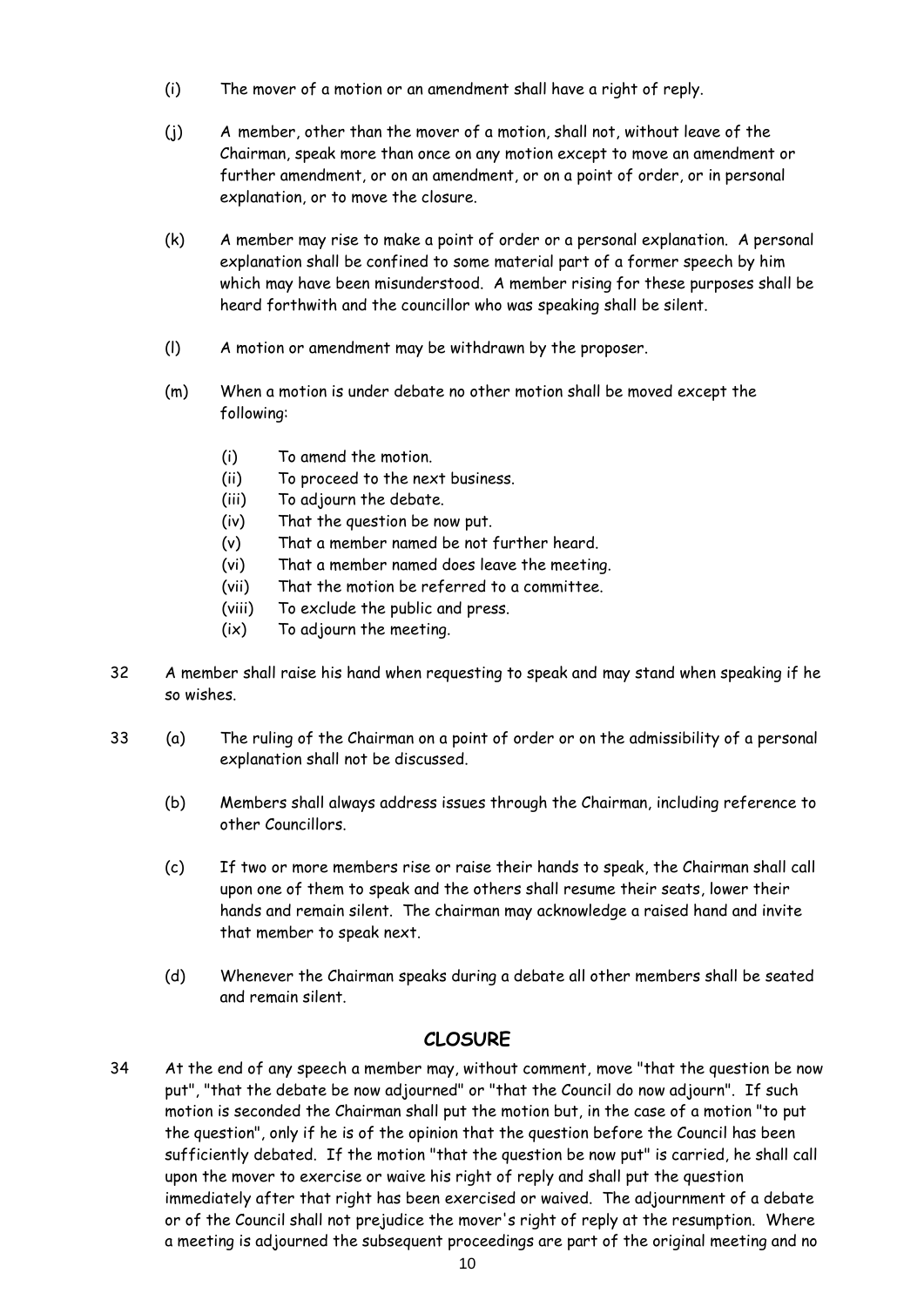new notices or agendas need to be issued except a notification to all members of the date of the continuation of the meeting.

# **CODE OF CONDUCT AND INTERESTS**

- <span id="page-10-0"></span>35. All Members must observe the Code of Conduct which was adopted by the Council on  $28<sup>th</sup>$ June 2012, a copy of which is annexed to these Standing Orders.
- 36. Councillors with a disclosable pecuniary interest in relation to any item of business being transacted at a meeting may (i) make representations (ii) answer questions and (iii) give evidence relating to the business being transacted and must thereafter leave the Council Chamber.
- 37. Under requirements of the Localism Act 2011 (Sections 29-34) and The Relevant Authorities (Disclosable Pecuniary Interest) Regulations 2012, within 28 days of becoming a member or co-opted member, a notice of Disclosable Pecuniary Interests will be submitted to the Monitoring Officer of the District Council.
- 38 All members shall at all times show respect to the Chairman and to each other.
- 39 No member shall at a meeting persistently disregard the ruling of the Chairman, wilfully obstruct business, or behave irregularly, offensively, improperly or in such a manner as to **bring the Council into disrepute.**
- 40 If, in the opinion of the Chairman, a member has broken the provisions of Standing Order 39, the Chairman shall express that opinion to the Council and thereafter any member may move that the member named be no longer heard or that the member named do leave the meeting, and the motion, if seconded, shall be put forthwith and without discussion.
- 41 If either Standing Order 39 or 40 is disobeyed, the Chairman may suspend the meeting to take such further steps as may reasonably be necessary to enforce them.
- **42 The Clerk will compile and hold a Register of Member's Interests in accordance with agreement reached with the Monitoring Officer of the Responsible Authority and/or as required by statute.**

#### **RIGHT OF REPLY**

<span id="page-10-1"></span>43 The mover of a motion shall have a right to reply immediately before the motion is put to the vote. If an amendment is proposed the mover of the amendment shall be entitled to reply immediately before the amendment is put to the vote. A member exercising a right of reply shall not introduce new matter. After the right of reply has been exercised or waived, a vote shall be taken without further discussion.

# **ALTERATION OF MOTION**

<span id="page-10-3"></span><span id="page-10-2"></span>44 A member may, with the consent of his seconder, move amendments to his own motion.

# **REVERSING OF A PREVIOUS RESOLUTION**

45 (a) A decision (whether affirmative or negative) of the Council shall not be reversed within six months except either by a special resolution, the written notice whereof bears the names of at least four members of the Council, or by a resolution passed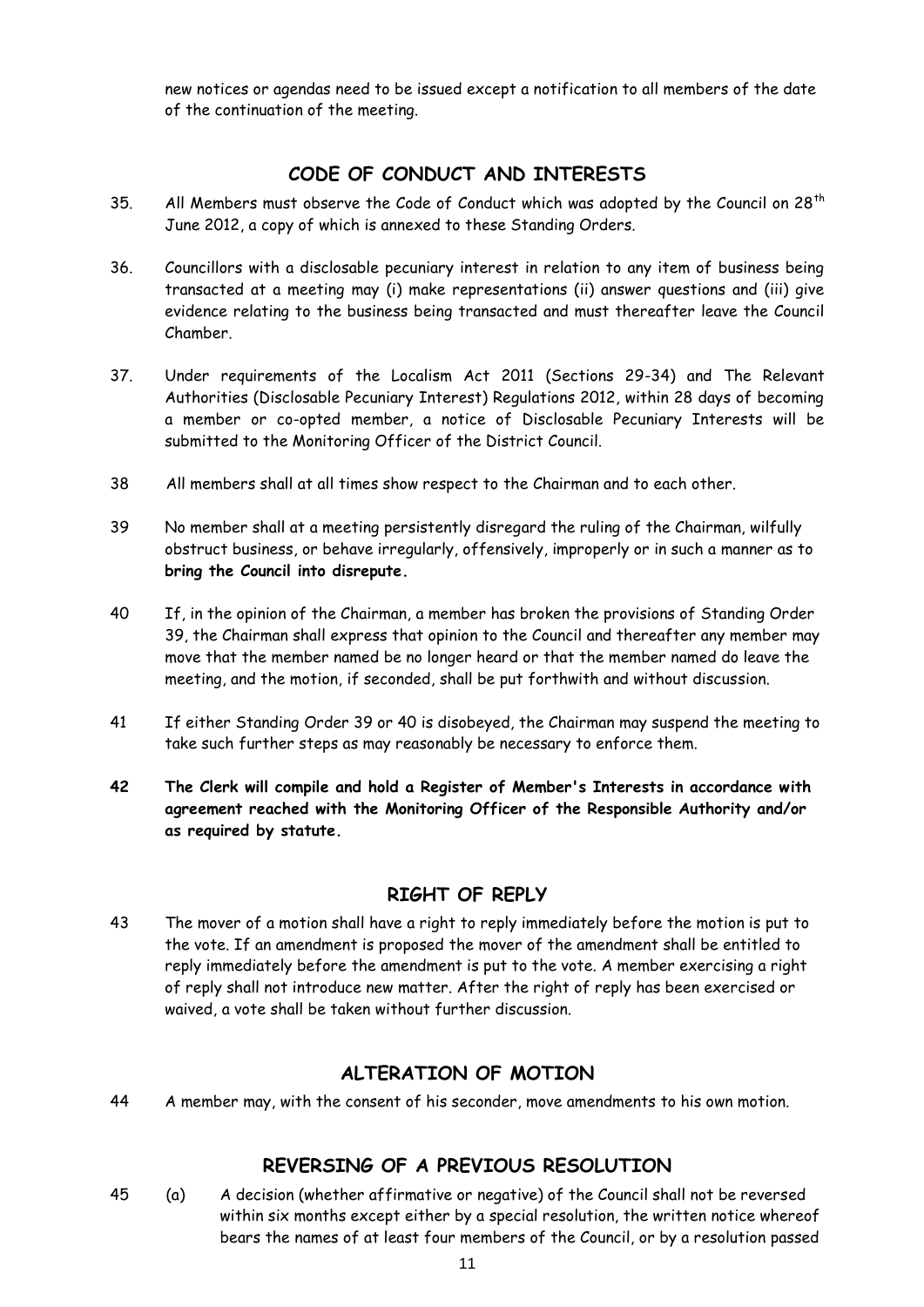in pursuance of the report or recommendation of a committee.

(b) When a special resolution or any other resolution passed under the provisions of paragraph (a) of this Order has been disposed of, no similar motion may be moved within a further six months.

### **VOTING ON MEMBER APPOINTMENTS**

<span id="page-11-0"></span>46 Where two members or more have been nominated for any position to be filled by the Council the presiding chairman shall call for votes for each of the nominations. Where there is not an absolute majority in favour of one person, the name of the member having the least number of votes shall be struck off the list and a fresh vote taken, and so on until a majority of votes is given in favour of one member. Any tie may be resolved by the Chairman's casting vote.

### **DOCUMENTS**

- <span id="page-11-1"></span>47 A Councillor may, for the purpose of his duty as such (but not otherwise)*,* inspect any document in possession of the Council or a committee, and shall, on request, be supplied for the like purpose with a copy.
- 48 **All** approved **Minutes kept by the Council and by any committee shall be open for the inspection of any member of the Council** or member of the public**.**
- 49 (a) A document shall not be sealed on behalf of the Council unless its sealing has been authorised by a resolution.
	- (b) **The Council's Common Seal shall alone be used for sealing documents. It shall be applied by the Proper Officer in the presence of two members, who shall sign the documents as witnesses.**

# **STANDING COMMITTEES AND SUB-COMMITTEES**

- <span id="page-11-2"></span>50 The Council may at the Annual Meeting appoint Standing Committees to deal with Resources, Amenities and Planning matters. The Council may at any other time appoint such other committees as are necessary, but subject to any statutory provision in that behalf;
	- (a) shall not appoint any member of a Standing Committee so as to hold office later than the next Annual Meeting, and
	- (c) may at any time dissolve or alter the membership of a Standing Committee, subject to the provisions of Order 46 above.
- 51 Only members of the Council may be members of Standing Committees, with the exception of the Planning Committee, whereby non members may be appointed, but shall have no voting rights. The Chairman and Vice Chairman shall be ex-officio members of every Standing Committee.
- 52 Every Standing Committee shall at its first meeting before proceeding to any other business, elect a Chairman and may elect a Vice-Chairman who shall hold office until the next Annual Meeting of the Council.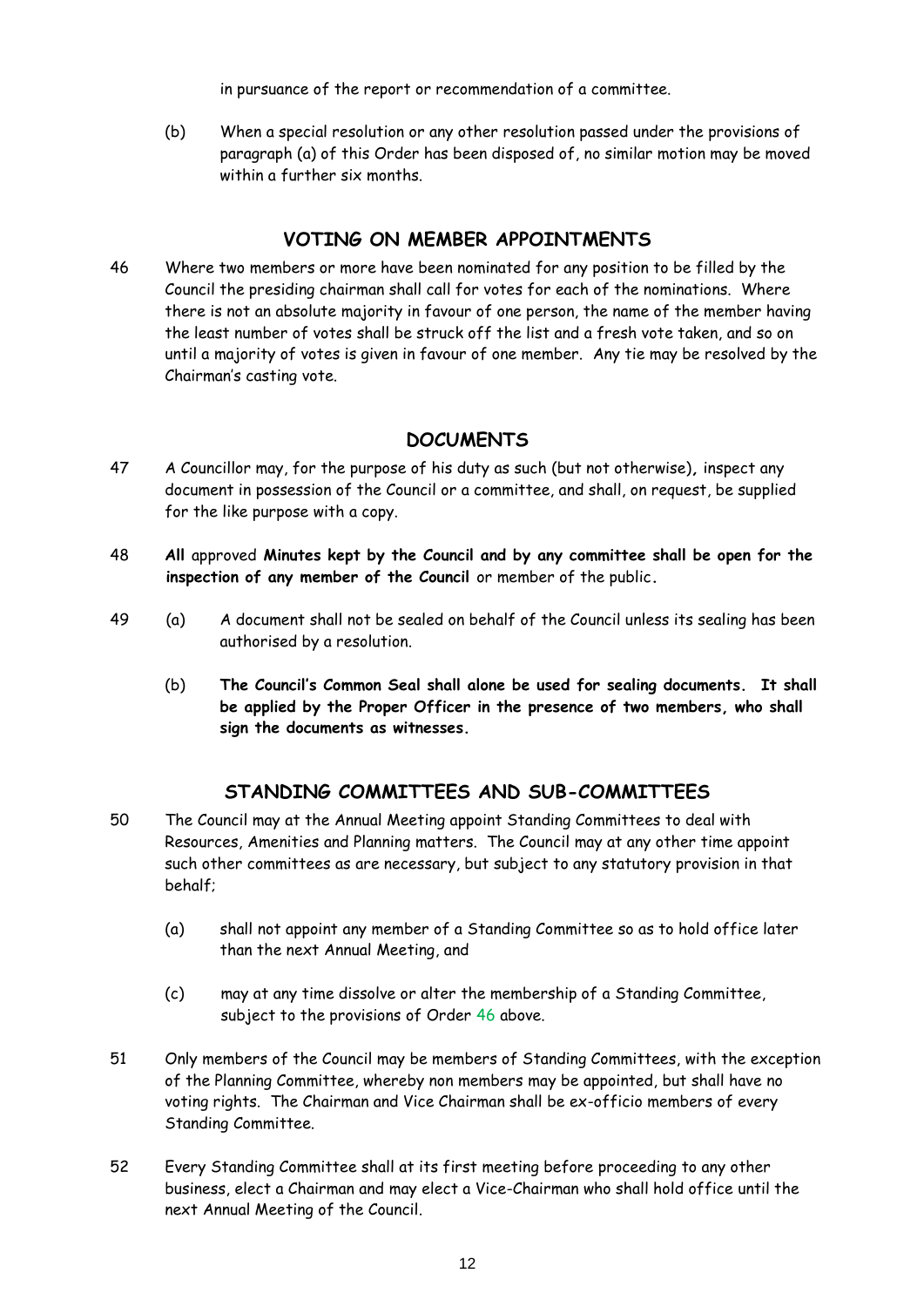- 53 The Chairman of a Standing Committee or the Chairman of the Council may summon an additional meeting of that Standing Committee at any time. An additional meeting shall also be summoned on the requisition in writing of no fewer than two members of the Standing Committee. The summons shall set out the business to be considered at the additional meeting and no other business shall be transacted at that meeting.
- 54 **If the Chairman of a committee or sub-committee does not or refuses to call an extraordinary meeting of the committee or sub-committee within seven days of having been requested to do so by two councillors, those two councillors may convene an extraordinary meeting of the committee or sub-committee. The statutory public notice giving the time, venue and agenda for such a meeting must be signed by the two councillors.**
- 55 Every Standing Committee may appoint sub-committees for purposes to be specified by the Standing Committee. Membership of those sub-committees is not restricted to members of the appointing Standing Committee.
- 56 The Chairman and Vice-Chairman of the Standing Committee shall be ex-officio members of every sub-committee appointed by it unless they signify that they do not wish to serve.
- 57 Except where ordered by the Council in the case of a Standing Committee, or by the Council or by its Standing Committee in the case of a sub-committee, the quorum of a Standing Committee or sub-committee shall be three.
- 58 (a) The Standing Orders on rules of debate and Order of Business (except those parts relating to standing and to speaking more than once) and the Standing Order on interests of members in contracts and other matters shall apply to Standing Committee and sub-committee meetings.
	- (b) Each Standing Committee and sub-committee shall have terms of reference drawn up by the Standing Committee and approved by resolution at Full Council.

(c) Each Standing Committee has the power to resolve decisions on delegated functions.

# **ADVISORY GROUPS, WORKING PARTIES AND ACTION GROUPS**

- <span id="page-12-0"></span>59 (a) There may be working parties, advisory groups and action groups whose name, number of members, and the bodies to be invited to nominate members shall be determined by a committee or the Council as and when necessary.
	- (b) The Clerk shall inform the members of each advisory or action group and working party of its terms of reference and shall arrange and provide an agenda for its initial meeting. The Clerk shall provide secretarial support.
	- (c) The Council's Liaison Group consists of the Chairman and Vice Chairman of the Council and Chairmen or their substitutes of the three Standing Committees. It reports to the Council.
	- (d) An advisory group, action group or working party may make recommendations and give notice thereof to its parent committee or, in the case of the Liaison Group, to the Council.
	- (e) An advisory group, action group or working party must include at least one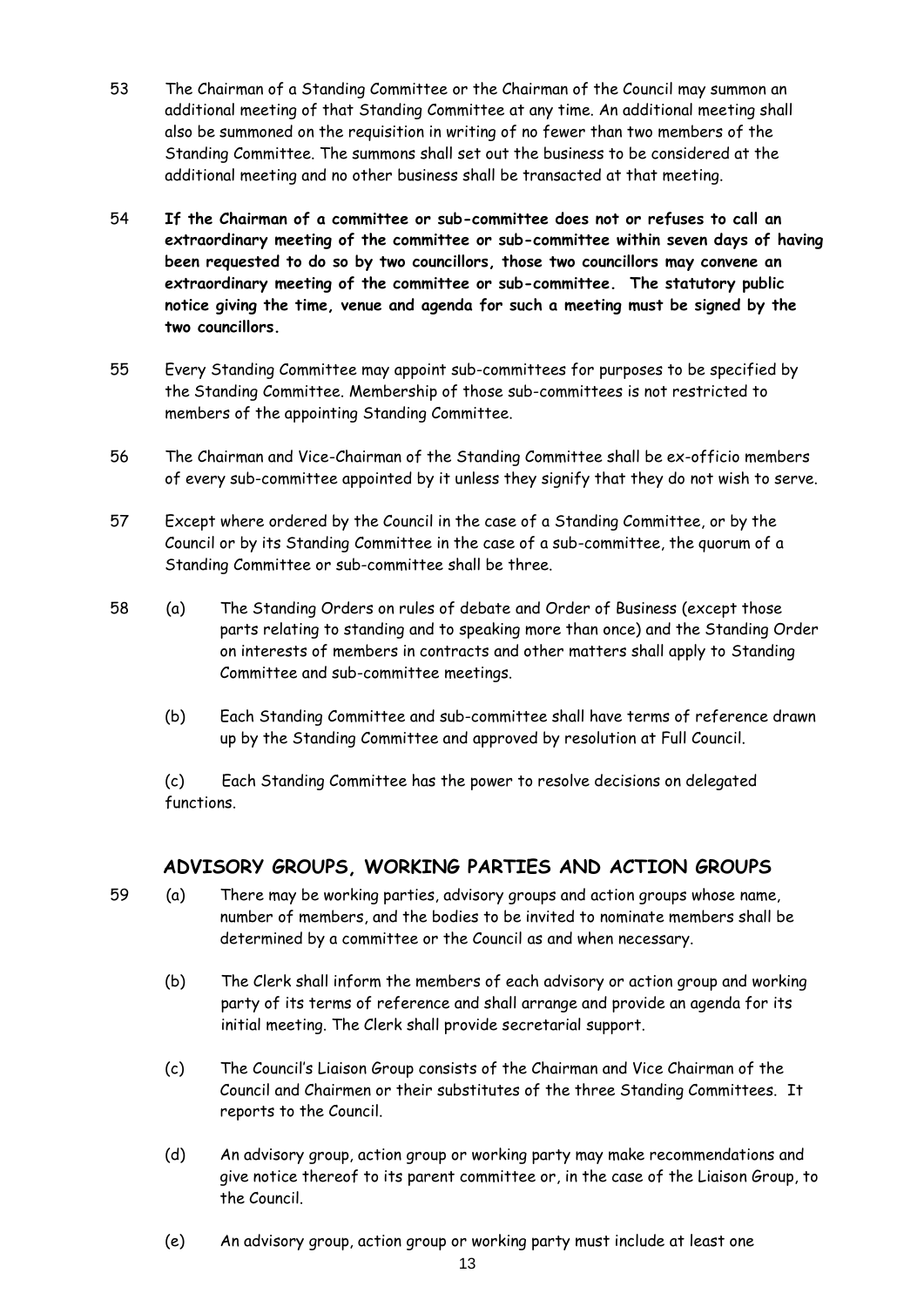councillor.

## **VOTING IN COMMITTEES**

- <span id="page-13-0"></span>60 Members of committees and sub-committees shall vote by show of hands, or, if at least two members so request, by signed ballot.
- 61 **Chairmen of committees and sub-committees shall in the case of an equality of votes have a second or casting vote.**

# <span id="page-13-1"></span>**PRESENCE OF NON-MEMBERS OF COMMITTEES AT COMMITTEE MEETINGS**

- 62 (a) A member who has proposed a motion which has been referred to any committee of which he is not a member, may explain his motion to the committee but shall not vote.
	- (b) Any Council member, unless the Council otherwise decides, shall be entitled to be present as an observer at the meetings of any committee, sub-committee, advisory group, action group or working party of which he is not a member, but may only speak with the permission of the chairman and may not vote.

### **FINANCES**

- <span id="page-13-2"></span>63 (a) Except as provided in Standing Order 66 or by statute, all accounts for payment and claims upon the Council shall be laid before the Council.
	- (b) Where it is necessary to make a payment before it has been authorised by the Council, such payment shall be certified as to its correctness and urgency by the officer responsible and shall be authorised by the chairman of the Council and the chairman on the appropriate committee.
	- (c) All payments ratified under paragraph (b) of this Standing Order shall be separately included in the next schedule of payments laid before the Council.
	- (d) The Clerk shall supply to each member of the Council as soon as possible after the end of the Financial Year an audited statement of the Council accounts.
	- (e) The RFO shall supply to each councillor as soon as practicable after 31 March, 30 June, 30 September and 31 December in each year a statement summarising the Council's receipts and payments for each quarter and the balances held. This statement should include a comparison with the budget for the financial year. A financial statement prepared on the appropriate accounting basis for a year to 31 March shall be presented to each councillor before the end of the following month of May. The Statement of Accounts of the Council (which is subject to external audit), including the Annual Governance Statement, shall be presented to the Council for formal approval before 30 June.

# **EXPENDITURE**

<span id="page-13-3"></span>64 (a) The Council shall approve written estimates for the coming financial year at its meeting in the month of January.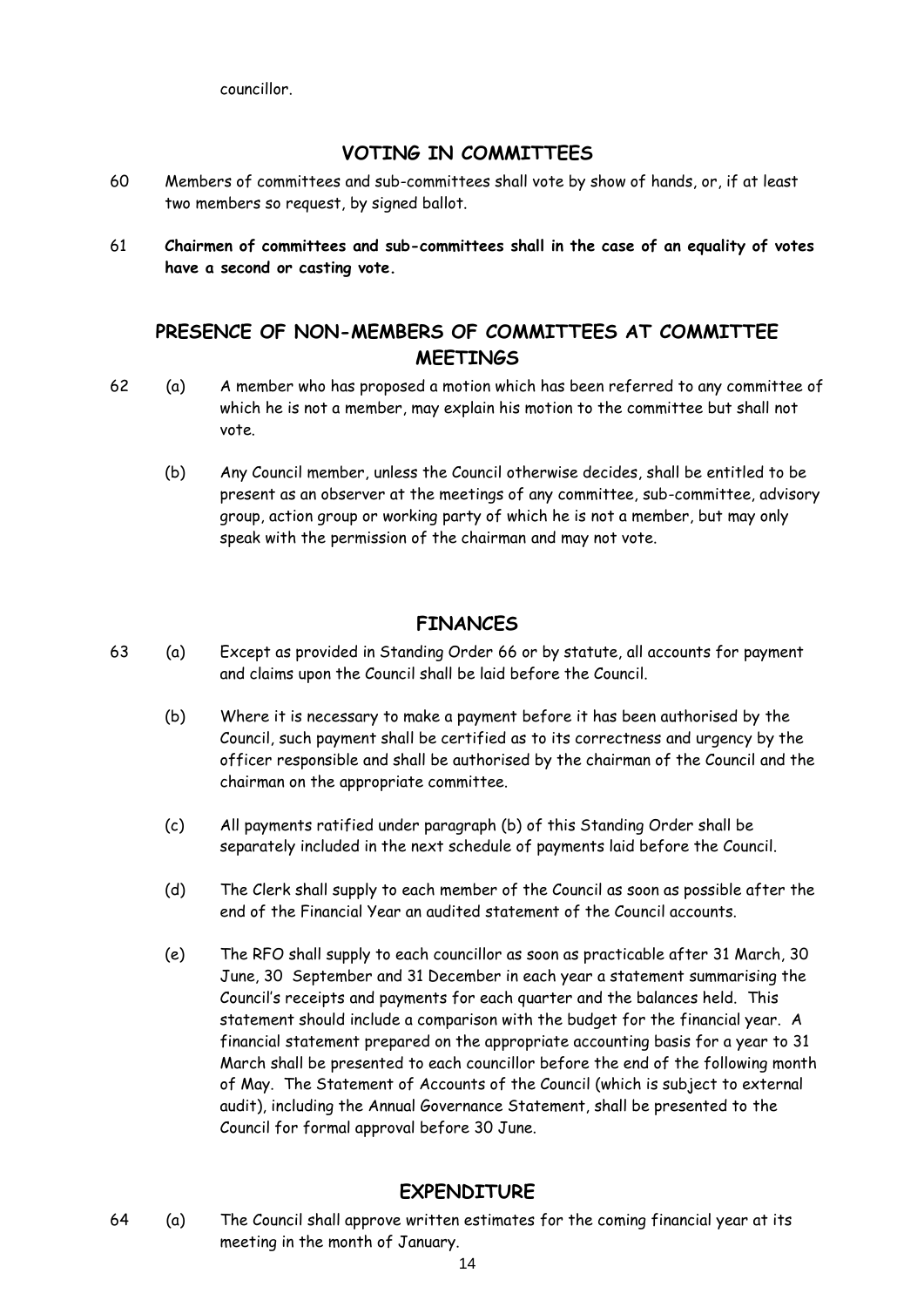- (c) Any committee desiring to incur expenditure shall, not later than November, give to the Clerk a written estimate of the expenditure recommended for the coming year.
- (d) Once approved by the Council, committees may utilise those monies within the budget categories as deemed appropriate.
- 65 **(a) Any expenditure incurred by the Council shall be in accordance with the Council's financial regulations. Cheques for the payment of money shall be authorised by resolution of the Council and signed by a minimum of two members, who should also initial the cheque stub.**
	- **(b) All payments by the Council shall be authorised, approved and paid in accordance with the Council's financial regulations, which shall be reviewed annually.**
	- **(c) Any motion which, if carried, would increase expenditure or reduce revenue substantially, or which would involve capital expenditure, shall be referred to the Resources Committee, which shall report to the next ordinary meeting of the Council.**
	- **(d) The Council's financial regulations shall be reviewed once a year.**
	- **(e) The Council's financial regulations may make provision for the authorisation of the payment of money in exercise of any of the Council's functions to be delegated to a committee or sub-committee, or to an employee.**

#### **CONTRACTS**

<span id="page-14-0"></span>66. Procedures as to the contracts are laid down in the Council's Standing Orders as follows:

- a) Every contract whether made by the Council or by the Resources Committee to which the power of making contracts has been delegated shall comply with these Standing Orders, and no exception from any of the following provisions of these Standing Orders shall be made otherwise than by direction of the Council or in an emergency by such Member of the Resources Committee as aforesaid provided that these Standing Orders shall not apply to contracts which relate to (i) to (v) below:
	- (i) for the supply of insurance, refuse collection, photocopier, gas, electricity, water, sewerage and telephone services
	- (ii) for specialist services such as are provided by solicitors, accountants, surveyors and planning consultants
	- (iii) for works to be executed or goods or materials to be supplied which consist of repairs to or parts for existing machinery or equipment or plant
	- (iv) for work to be executed or goods or materials to be supplied which constitute an extension of an existing contract by the Council
	- (v) for goods or materials proposed to be purchased which are proprietary articles and/or which are sold only at a fixed price.
- b) Where it is intended to enter into a contract:
	- 1) Exceeding £10,000 but not exceeding £25,000 in value for the supply of goods or materials or for the execution of works, the Town Clerk shall give at least three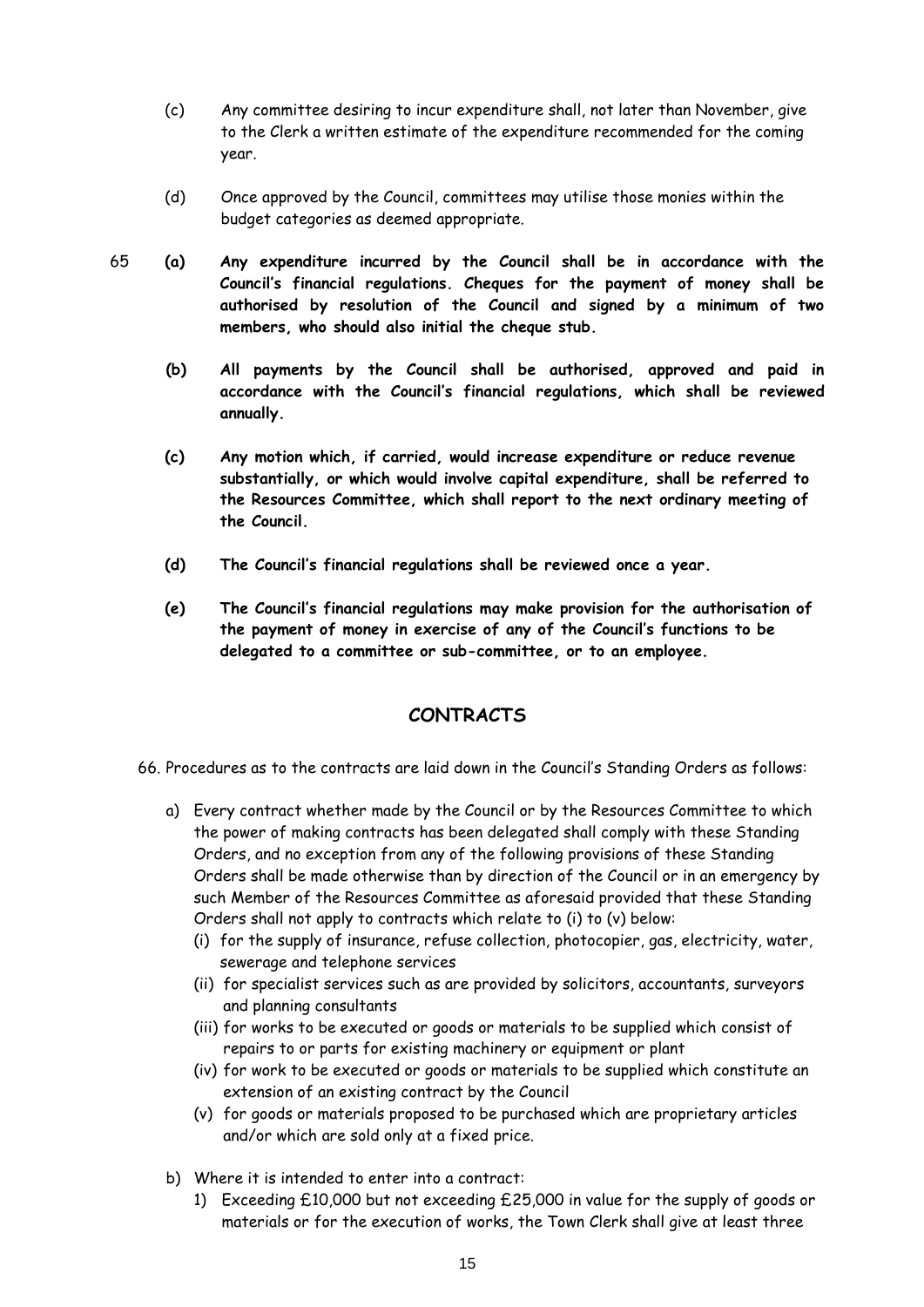days public notice of such intention in the same manner as public notice of meeting of the Council is given.

- 2) Exceeding £25,000 in value for the supply of goods or materials or for the execution of works or specialist services other than such goods, materials, works or specialist services as are excepted as set out in paragraph a) the Town Clerk shall invite tenders from at least three firms, such firms to be taken from the appropriate approved list if available. Similar notice shall be given in addition to all firms included in the appropriate standing approved list of contractors maintained by the District Council, or if no such list is maintained then in such newspaper circulation in the district as the Council shall direct.
- 3) Where it is intended to enter into a contract of a value more than £4,000, three quotations shall be sought. If in the opinion of the Town Clerk and the Chairman of the Council, three quotations are unobtainable, the Council may make such arrangements for procuring the goods or materials or executing the works as it thinks fit.
- c) When applications are made to waive Standing Orders relating to contracts to enable a tender to be negotiated without competition the reason shall be embodied in the recommendation to the Council.
- d) Such invitation to tender shall state the general nature of the intended contract and the Town Clerk shall obtain the necessary technical assistance to prepare a specification in appropriate cases. The invitation shall in addition state that tenders must be addressed to the Town Clerk and the last date by which such tenders should reach the Town Clerk in the ordinary course of post.
- e) All sealed tenders shall be opened at the same time on the prescribed date by the Town Clerk or the properly authorised deputy.
- f) If fewer than three tenders are received for contracts or if all the tenders are identical the Council may make such arrangements as it thinks fit for procuring the goods or materials or executing the works.
- g) The Council shall not be obliged to accept the lowest or any tender.
- **67 Standing Orders numbers 90 and 91 shall apply to tenders as if the person making the tender were a candidate for appointment.**

#### **ACCESS TO INFORMATION**

- <span id="page-15-0"></span>68 (a) Reasons for excluding the public or press from the whole or part of a meeting will be given.
	- (b) Members of the public are allowed to inspect minutes, agendas and reports.
	- (c) Council members are allowed to see all Council documents.
	- (d) Documents open to inspection will be so at all reasonable hours free of charge; persons may make their own copies of, or extracts from, such documents free of charge, or may require a photographic copy or extract to be made by the Council for which a reasonable fee will be charged. Documents will not be permitted to be removed from the Council chambers.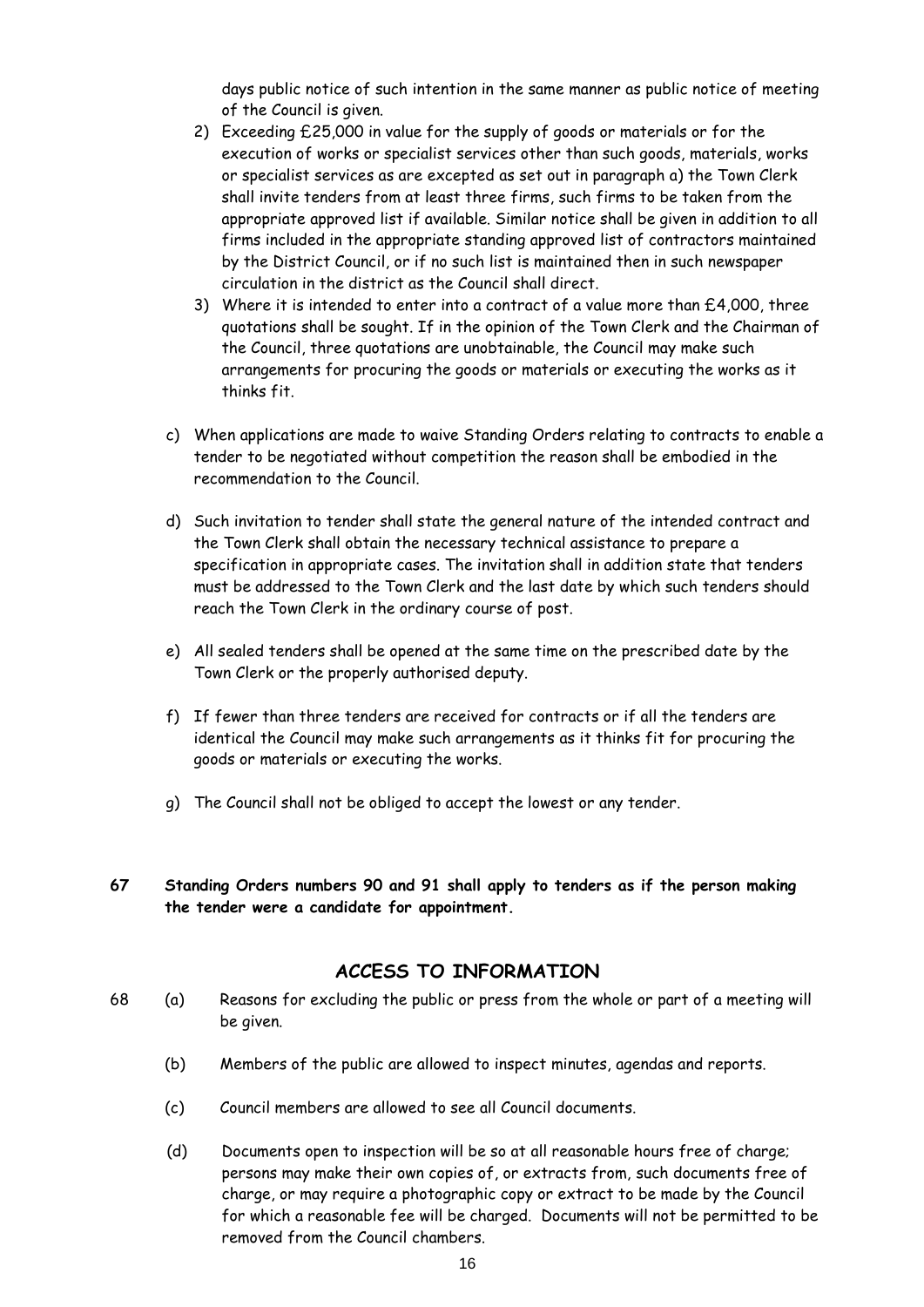- (e) A list of members of the Council, its committees and sub-committees will be kept and displayed.
- 69 **Photographing, recording, broadcasting or transmitting the proceedings of a meeting by any means is not permitted without the Council's prior written consent.**

#### **ADMISSION OF THE PUBLIC AND PRESS TO MEETINGS**

<span id="page-16-0"></span>**70 The public shall be admitted to all meetings of the Council and its committees** and sub-committees, **which may, however, temporarily exclude** the public and press by means of the following resolution,

> "That in view of the special/confidential nature of the business about to be transacted, it is advisable in the public interest that the public be temporarily excluded and they are instructed to withdraw."

(Notes: The special reasons should be stated. Circular 1/86 issued by the National Association of Local Councils deals with the situations where it is likely to be desirable to exclude the public. If a person's advice or assistance is needed they may be invited (by name) to remain after the exclusion resolution is passed.)

- 71 The Clerk shall afford to the press reasonable facilities for taking their report of any proceedings at which they are entitled to be present.
- 72 Members of the public, if invited to do so by the Chairman, may make representations, give evidence or answer questions.
- 73 If a member of the public interrupts the proceedings at any meeting, the Chairman may, after warning, take whatever steps he deems necessary to remove the member of the public from the Council chamber or to clear that part of the chamber open to the public.
- 74 During the part of the meeting set aside for public participation, each member of the public is entitled to speak once in respect of business itemised on the agenda and shall not speak for more than 5 minutes.
- 75 In accordance with Standing Order 73 above, a question asked by a member of the public during a public participation session at a meeting shall not require a response or debate. The Chairman may direct that a response to a question posed by a member of the public be referred to a Councillor for an oral response or to an employee for a written or oral response.
- 76 A record of a public participation session at a meeting shall be included in the minutes of that meeting.

# **CONFIDENTIAL BUSINESS**

- <span id="page-16-1"></span>77 (a) No member of the Council or of any committee or sub-committee shall disclose to any person not a member of the Council any business declared to be confidential by the Council, the committee or the sub-committee.
	- (b) Any member in breach of the provisions of paragraph (a) of this Standing Order shall be removed from the meeting of any committee or sub-committee of the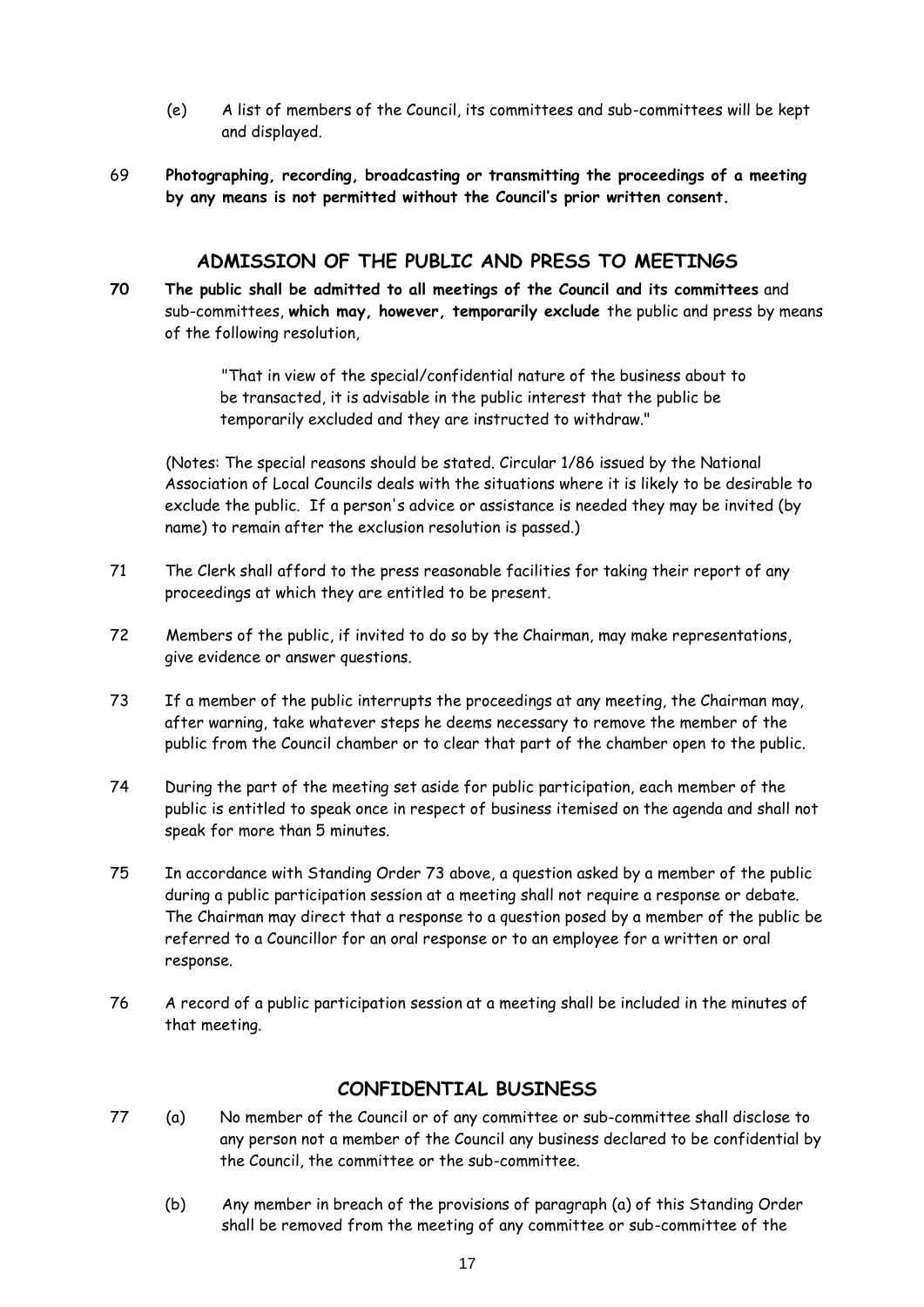Council by the Council.

(c) Papers on confidential matters will be marked 'CONFIDENTIAL' and/or will be sent by post to council members on pink paper.

# **LIAISON WITH COUNTY AND DISTRICT COUNCILLORS**

- <span id="page-17-0"></span>78 A notice of meeting shall be sent together with an invitation to attend to the County Councillor for the county division and to the District Councillors for the ward.
- 79 Unless the Council otherwise orders, a copy of each letter ordered to be sent to the County or District Council shall be transmitted to the County Councillor for the division or to the District Councillors for the ward as the case may require.

# **PLANNING APPLICATIONS**

- <span id="page-17-1"></span>80 (a) The Clerk shall, as soon as it is received, enter in a book kept for the purpose the following particulars of every planning application notified to the Council:
	- (i) the date on which it was received;
	- (ii) the name of the applicant;
	- (iii) the place to which it relates;
	- (iv) a summary of the nature of the application.
	- (b) The Clerk shall refer every planning application to the Chairman of the Planning Committee or in his absence to the Vice-Chairman within 48 hours of receiving it.
	- (c) The Planning Committee shall have the authority, unless specifically directed otherwise by the Council, to respond on behalf of the Council to planning applications.

# **COMPLAINTS**

<span id="page-17-2"></span>81 The Council shall deal with complaints of maladministration allegedly committed by the Council or by any officer or member in the manner recommended in circular 2/86 issued by the National Association of Local Councils.

# **STANDING ORDERS**

- <span id="page-17-3"></span>82 (a) Upon election, each member will receive from the Clerk a copy of these Standing Orders and shall include acceptance of these Standing Orders in his Declaration of Acceptance of Office.
	- (a) If it is considered that the Council is in breach of any of these Standing Orders, this shall be investigated at the next meeting of the Council.
	- (c) In the event that a Major Incident is declared by the relevant authority, Non Mandatory Standing Orders may be suspended without notice if necessary.
- 83 Any or every part of the Standing Orders except those printed in **bold type** may be suspended by resolution in relation to any specific item of business, providing notice of the resolution and the reason for the proposed suspension have been issued to councillors at least one week beforehand.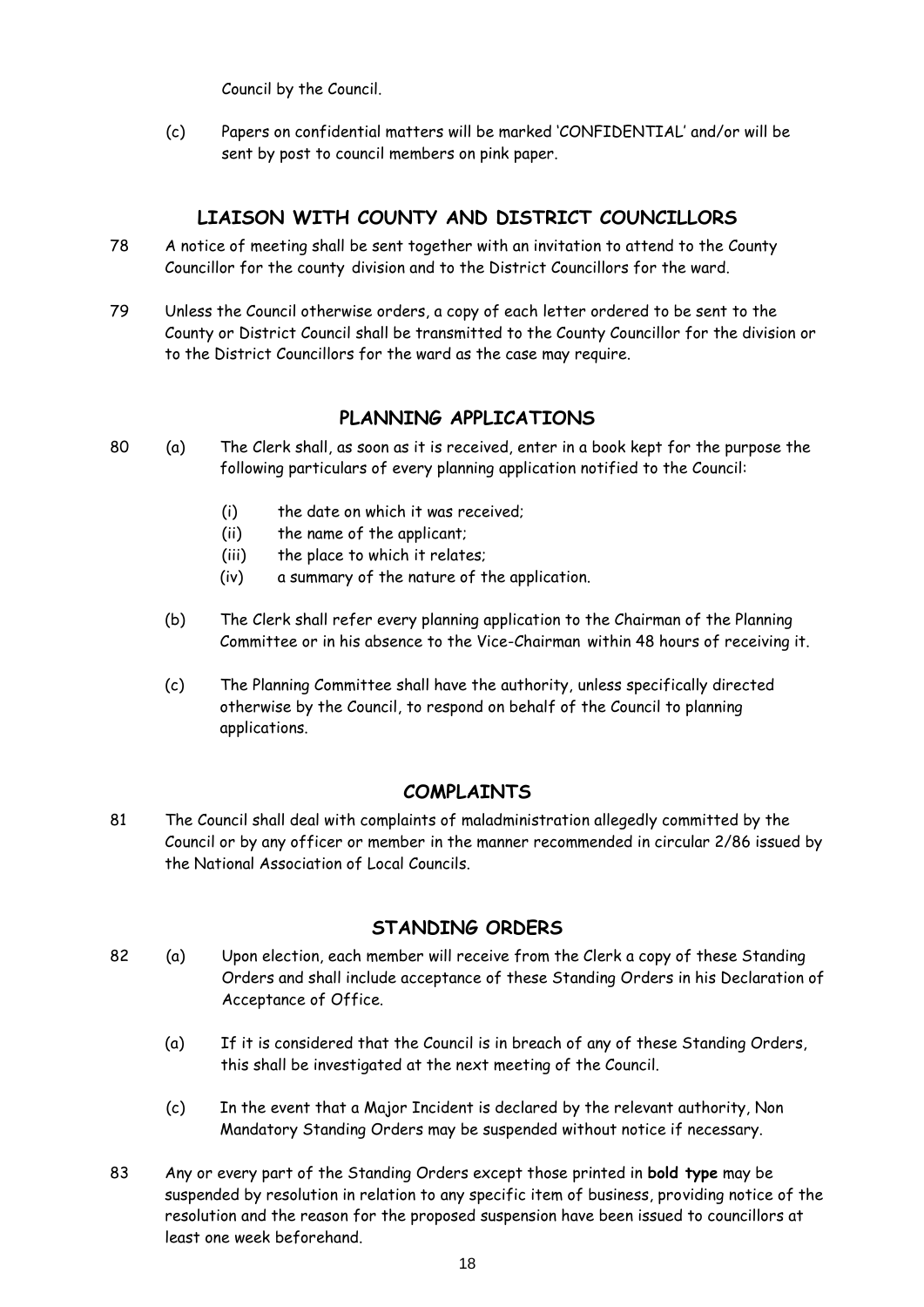84 A resolution permanently to add, vary, revoke or suspend any part of a non-statutory Standing Order shall be proposed by a special motion, the written notice thereof bears the names of two Councillors and, when proposed and seconded, stand adjourned without discussion to the next meeting of the Council.

## **COUNCIL EMPLOYEES**

- <span id="page-18-0"></span>85 If at a meeting there arises any question relating to the appointment, conduct, promotion, dismissal, salary or conditions of service, of any person employed by the Council, it shall not be considered until the Council or committee (as the case may be) has decided whether or not the public shall be excluded. (See Standing Order 71.)
- 86 The Council shall review the pay and conditions of service of existing employees and this should be completed no later than the meeting at which the estimates for the following year are decided. Standing Order 88 must be read in conjunction with this requirement.
- 87 (a) If a meeting considers any matter personal to a Council employee, it shall not be considered until the Liaison Group has decided whether or not the press and public shall be excluded pursuant to Standing Order 71 above.
	- (b) Subject to the Council's policy regarding the handling of grievance matters, the Council's most senior employee (or other employees) shall contact the Chairman, or in his absence the Vice Chairman of the SP&C sub-committee in respect of an informal or formal grievance matter, and this matter shall be reported back and progressed by resolution of the SP&C sub-committee.
	- (c) Any persons responsible for all or part of the management of the Council employees shall keep written records of all meetings relating to their performance, capabilities, grievance and disciplinary matters.
	- (d) The Council shall keep written records relating to employees secure. All paper records shall be secured under lock and electronic records shall be password protected.
	- (e) Records documenting reasons for an employee's absence due to ill health or details of a

medical condition shall be made available only to those persons with responsibility for the same.

- (f) Only persons with line management responsibilities shall have access to employee records referred to in (c) & (d) of this order.
- 88 Paid appointments shall be made by a specially constituted appointments committee of the Council.
- **89 If a candidate for any paid appointment under the Council is to his knowledge related to any member of or the holder of any office under the Council, he and the person to whom he is related shall disclose the relationship in writing to the Clerk. A candidate who fails so to do shall be disqualified for such appointment, and, if appointed, may be dismissed without notice. The Clerk shall report to the Council or to the appropriate committee any such disclosure. Where relationship to a member is**